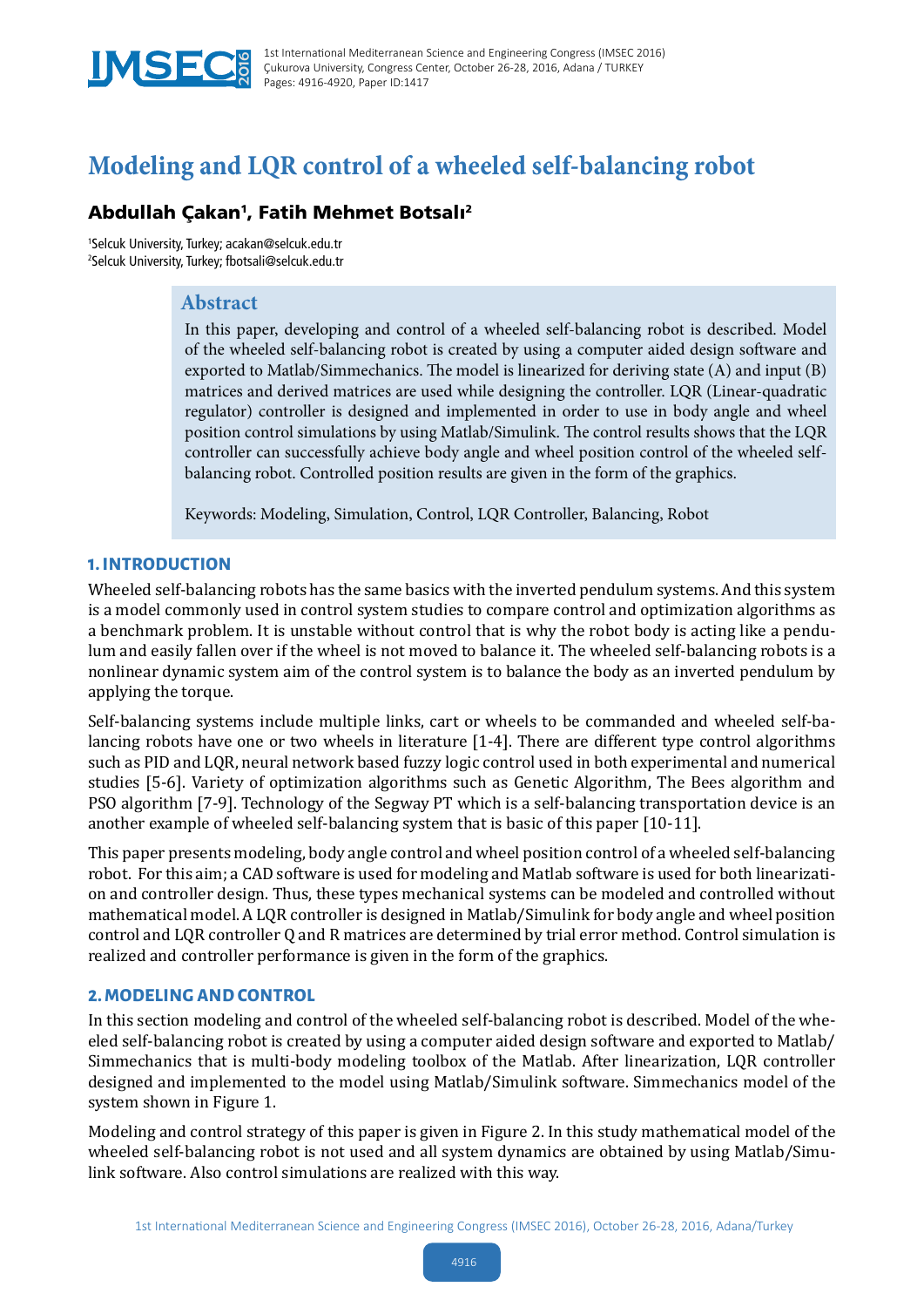

Figure 2 : Working strategy of the paper.

In the wheeled self-balancing robot modeling, the input of the system is torque  $\tau$  that applied to the wheels and the outputs are body angle *θ* and position of the wheel x. The body and wheels are assumed to be rigid. The parameters of the wheeled self-balancing robot are given in Table 1.

| $\overline{M}$      | Mass of the wheels          | $10 \text{ kg}$   |
|---------------------|-----------------------------|-------------------|
| m                   | Mass of the body            | $40 \text{ kg}$   |
| L                   | Body length                 | 0.46 <sub>m</sub> |
| $\overline{R}$      | Wheel radius                | 0.18 <sub>m</sub> |
| τ                   | Torque applied to the wheel | Nm                |
| $\boldsymbol{\chi}$ | Wheel position coordinate   | m                 |
| θ                   | Pendulum angle              | deg               |

Table 1 Wheeled self-balancing robot parametersIn this system control torque is used for rotational motion of the wheels, and the wheels are moving horizontally to the x direction on the ground to balance body angle. Control block diagram is shown in Figure 3. Wheel position and body angle are controlled using LQR controller



Figure 3 : Control block diagram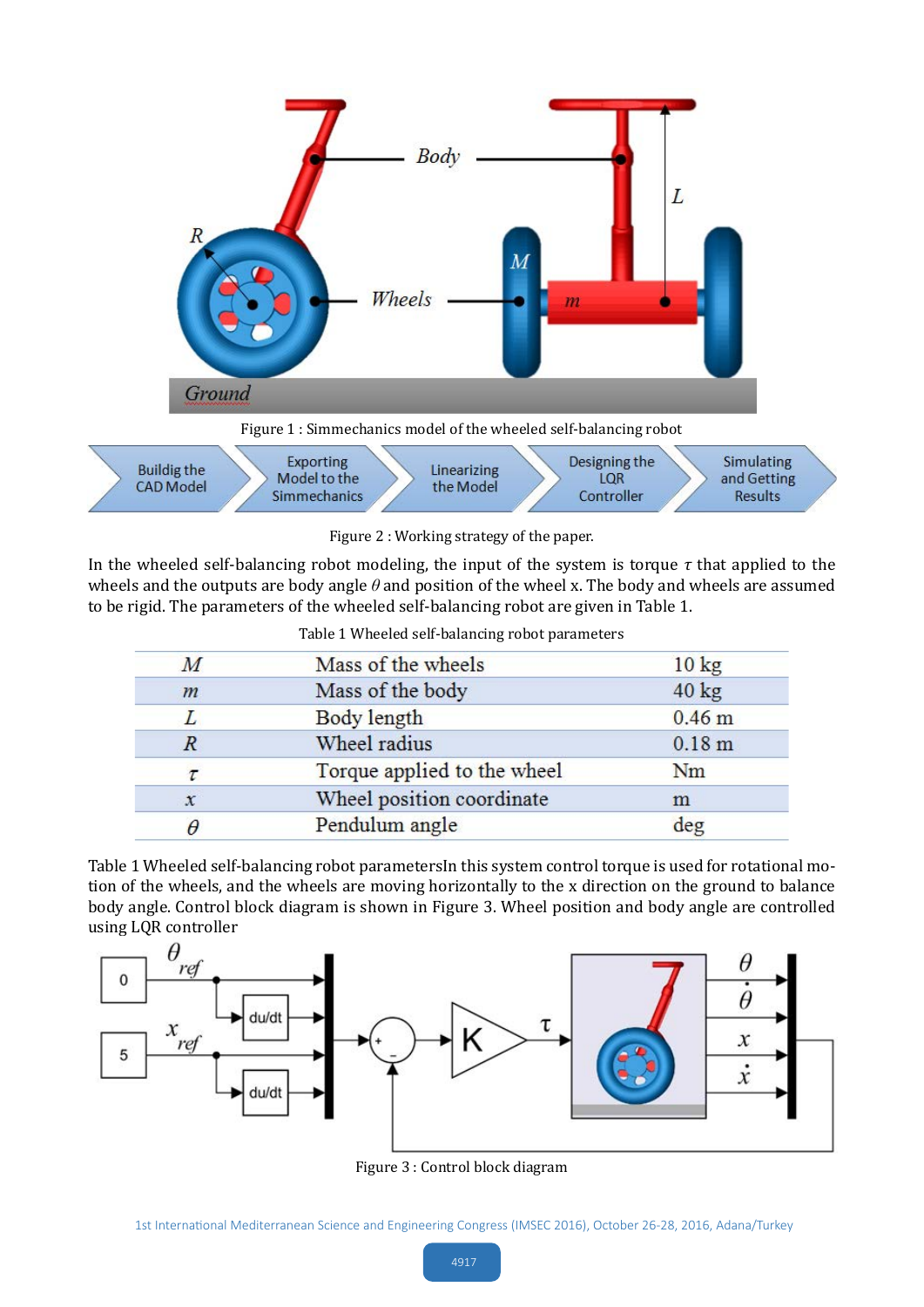Linear Quadratic Regulator (LQR) is a control method that is appropriate to control wheeled self-balancing robot body angle and wheel position. Equations of motion of the system can be described in the form Eq. (1) in this equation A and B are the state and input matrices of the system, the LQR determines the control signal u to minimize of objective function J shown in Eq. (2).

$$
\dot{x} = Ax + Bu
$$
\n
$$
x = \left(\frac{1}{2}\right)^T e^{-x} \left(\frac{1}{2}\right)^T e^{-x} \left(\frac{1}{2}\right)^T e^{-x} \left(\frac{1}{2}\right)^T e^{-x} \left(\frac{1}{2}\right)^T e^{-x} \left(\frac{1}{2}\right)^T e^{-x} \left(\frac{1}{2}\right)^T e^{-x} \left(\frac{1}{2}\right)^T e^{-x} \left(\frac{1}{2}\right)^T e^{-x} \left(\frac{1}{2}\right)^T e^{-x} \left(\frac{1}{2}\right)^T e^{-x} \left(\frac{1}{2}\right)^T e^{-x} \left(\frac{1}{2}\right)^T e^{-x} \left(\frac{1}{2}\right)^T e^{-x} \left(\frac{1}{2}\right)^T e^{-x} \left(\frac{1}{2}\right)^T e^{-x} \left(\frac{1}{2}\right)^T e^{-x} \left(\frac{1}{2}\right)^T e^{-x} \left(\frac{1}{2}\right)^T e^{-x} \left(\frac{1}{2}\right)^T e^{-x} \left(\frac{1}{2}\right)^T e^{-x} \left(\frac{1}{2}\right)^T e^{-x} \left(\frac{1}{2}\right)^T e^{-x} \left(\frac{1}{2}\right)^T e^{-x} \left(\frac{1}{2}\right)^T e^{-x} \left(\frac{1}{2}\right)^T e^{-x} \left(\frac{1}{2}\right)^T e^{-x} \left(\frac{1}{2}\right)^T e^{-x} \left(\frac{1}{2}\right)^T e^{-x} \left(\frac{1}{2}\right)^T e^{-x} \left(\frac{1}{2}\right)^T e^{-x} \left(\frac{1}{2}\right)^T e^{-x} \left(\frac{1}{2}\right)^T e^{-x} \left(\frac{1}{2}\right)^T e^{-x} \left(\frac{1}{2}\right)^T e^{-x} \left(\frac{1}{2}\right)^T e^{-x} \left(\frac{1}{2}\right)^T e^{-x} \left(\frac{1}{2}\right)^T e^{-x} \left(\frac{1}{2}\right)^T e^{-x} \left(\frac{1}{2}\right)^T e^{-x} \left(\frac{1}{2}\right)^T e^{-x} \left(\frac{1}{2}\right)^T e^{-x} \left(\frac{1}{2}\right)^T e^{-x} \left(\frac{1}{2}\right)^T e^{-x} \left(\frac{1}{2}\right)^T e^{-x} \left(\frac{1}{2}\right)^T e^{-x} \left(\frac
$$

$$
J = \int_0^\infty \left( x_{ref} - x(t) \right)^2 Q \left( x_{ref} - x(t) \right) + u(t)^T R u(t) dt \tag{2}
$$

The matrices Q and R remove the error between desired input and the control response. In this paper state vector x defined in the Eq. (3) and A and B matrices are generated by linearization of the wheeled self-balancing system using Matlab. Generated A and B matrices shown in Eqs. (4) - (5)

$$
x = \begin{bmatrix} \theta & \theta & x & \dot{x} \end{bmatrix}^T
$$
  
\n
$$
A = \begin{bmatrix} -38.7316 & 12.8794 & 5.6979 & 9.9588 \\ -104.7609 & 39.2818 & 18.0856 & 30.5764 \\ 83.2656 & -30.5537 & -13.2043 & -23.5357 \\ -44.2548 & 16.7696 & 6.3255 & 12.6540 \end{bmatrix}
$$
  
\n
$$
B = \begin{bmatrix} -0.7188 \\ -2.0030 \\ 1.5985 \\ -0.8379 \end{bmatrix}
$$
 (3)

The next step in control design is to find the vector of state-feedback control gains K matrix. A, B, Q and R matrices are needed to find the K using Matlab with"lqr" command. Q and R matrices are determined by trial and error and shown in Eq. (6). The command is used in the form of Eq. (7) and K is determined.

$$
Q = \begin{bmatrix} 100 & 0 & 0 & 0 \\ 0 & 1 & 0 & 0 \\ 0 & 0 & 100 & 0 \\ 0 & 0 & 0 & 1 \end{bmatrix}, R = 0.5
$$
  
(6)  

$$
K = \text{Iar}(AB, Q, R)
$$

$$
K = \iota q \iota(A, D, Q, K) \tag{7}
$$



Figure 4 : Body angle of wheeled self-balancing robot.

1st International Mediterranean Science and Engineering Congress (IMSEC 2016), October 26-28, 2016, Adana/Turkey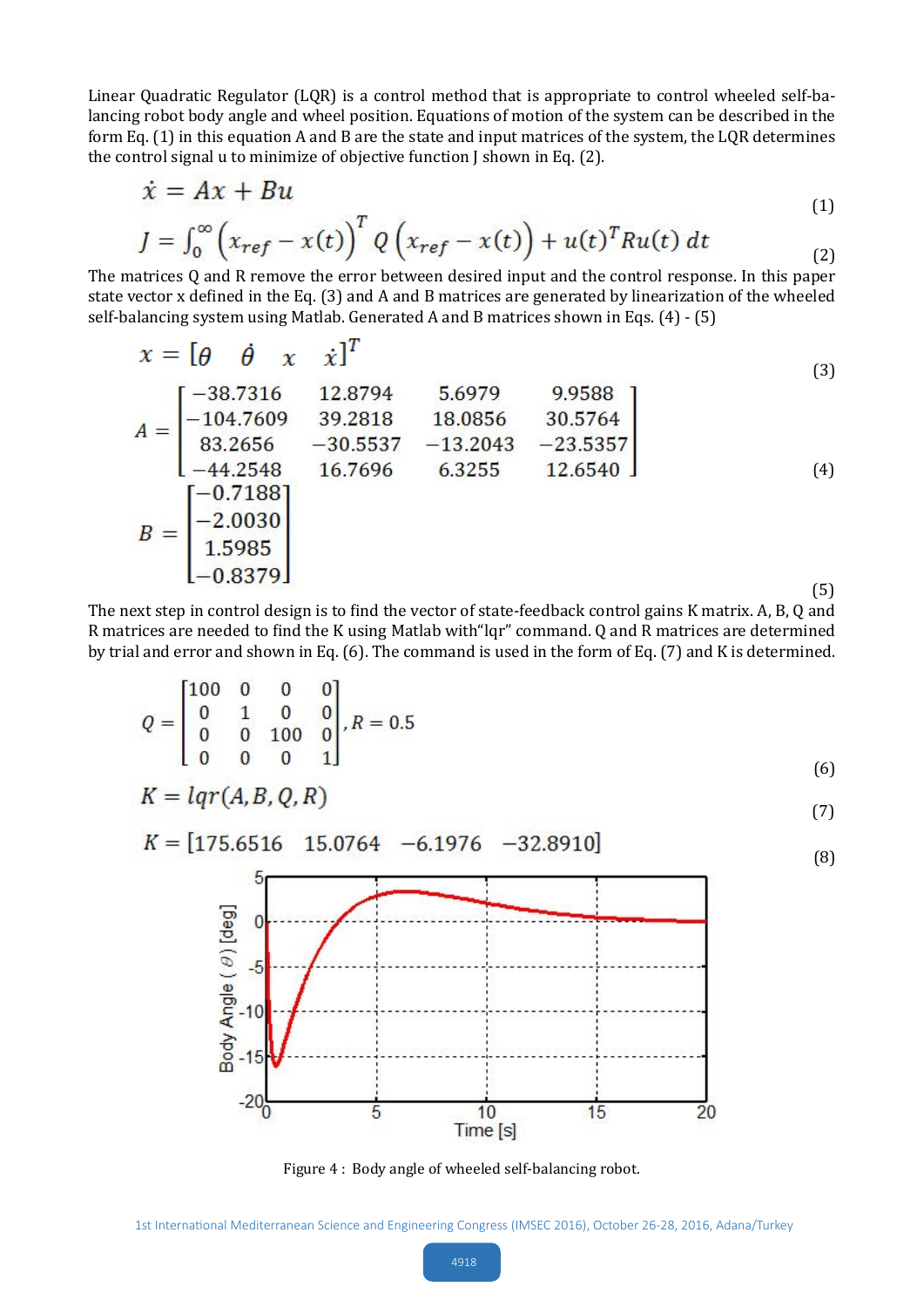#### **3. RESULTS AND DISCUSSION**

Desired body angle is 0o and desired wheel position is 5m. LQR controlled body angle response is shown in Figure 4. Moreover wheel position of the wheeled self-balancing robot system is given in Figure 5. From these results it can be said body angle and wheel position are reached to desired values. From this result, body angle and wheel position of the wheeled self-balancing robot system are achieved successfully using LQR controller. In addition LQR controlled torque change is given in Figure 6. As a result designed LQR (Linear-quadratic regulator) controller can be used effectively in this kind systems.



Figure 5 : Wheel position of wheeled self-balancing robot.



Figure 6 : Control torque applied to the wheel of wheeled self-balancing robot.

### **3. CONCLUSION**

This paper presents modeling, body angle control and wheel position control of a wheeled self-balancing robot. For this aim; a CAD software is used to modeling and Matlab software is used for both linearization and controller design. Thus, these types mechanical systems can be modeled and controlled without mathematical model by using two different engineering software.

A LQR controller is designed in Matlab/Simulink for body angle and wheel position control. LQR controller Q and R matrices are determined by trial error method and A and B matrices generated by linearization in Matlab. Control simulation is realized and controller performance is given in the form of the graphics.

As a result of the paper, accuracy of proposed modeling technique is verified by simulations. Also controller performance and effectiveness are investigated and examined; body angle control and wheel position results of the proposed system are presented in the form of graphics.